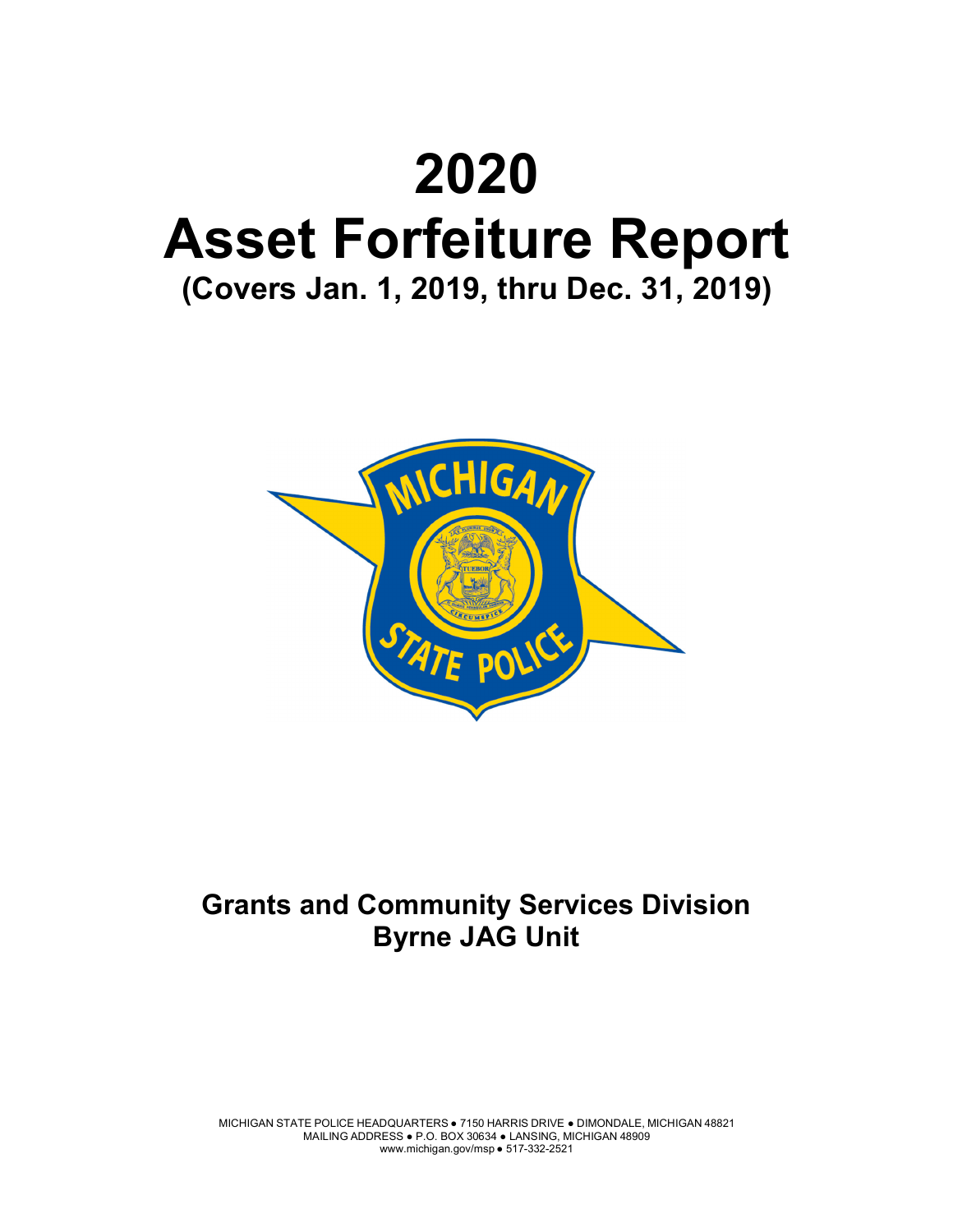### **TABLE OF CONTENTS**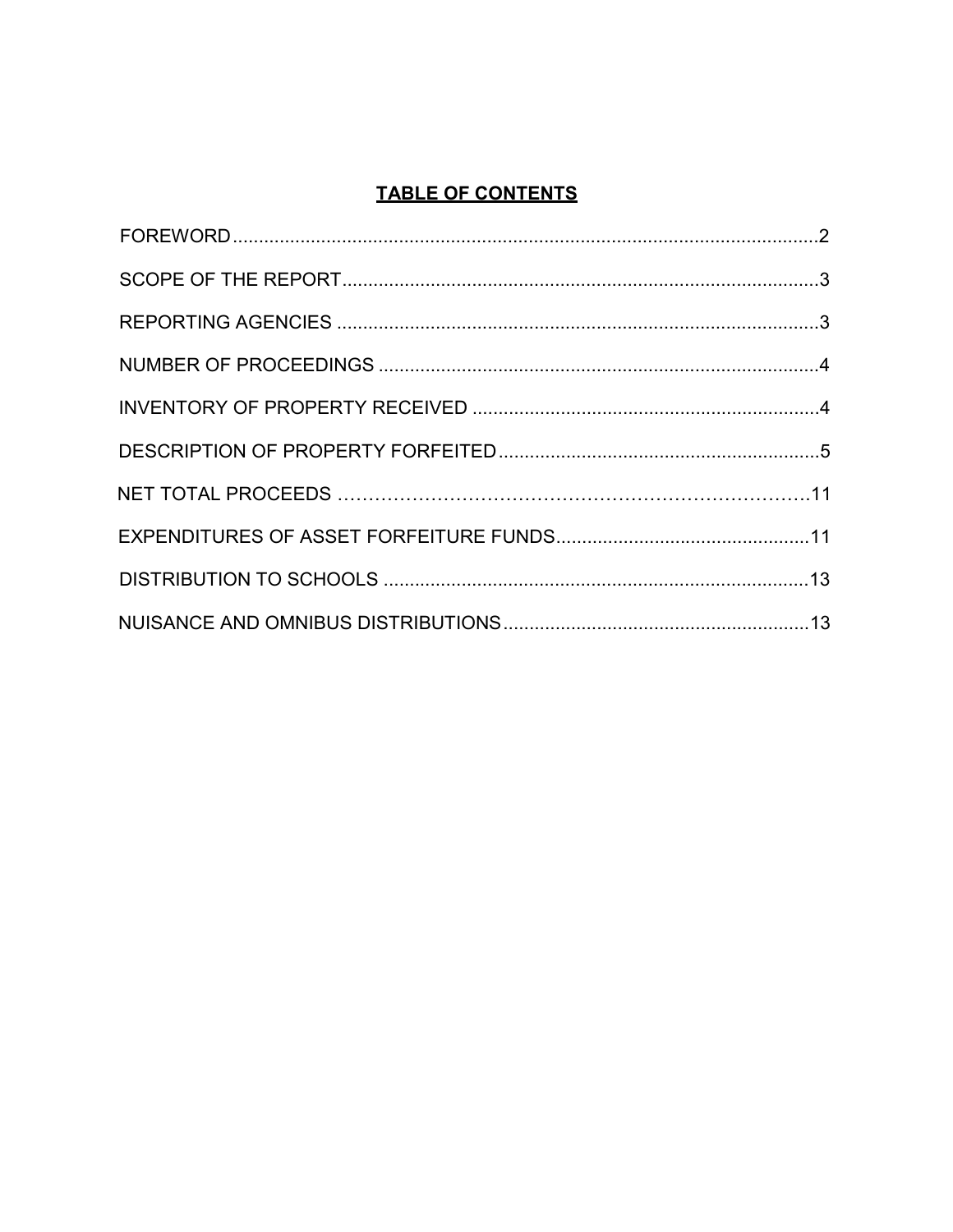

STATE OF MICHIGAN DEPARTMENT OF STATE POLICE LANSING

COL. JOSEPH M. GASPER **DIRECTOR** 

GRETCHEN WHITMER GOVERNOR

June 30, 2020

Ms. Margaret O'Brien Mr. Gary Randall Secretary of the Senate Clerk of the House P.O. Box 30036 P.O. Box 30014 Lansing, Michigan 48909 Lansing, Michigan 48909

Michigan Senate Michigan House of Representatives

Dear Ms. O'Brien and Mr. Randall:

I am pleased to present to the Michigan Legislature the 27th annual Asset Forfeiture Report. Michigan's asset forfeiture laws provide for the seizure of cash and property assets of drug traffickers and other criminal organizations when that property is obtained through illegal activity. The report this year is submitted under the Uniform Forfeiture Reporting Act, PA 148 of 2015, and the conviction requirements of PA 7 and PA 9 of 2019.

PA 148 added reporting requirements and submission of a summary to the Michigan Department of State Police of the reporting agency's activities regarding forfeiture of property under four sections of law: Public Health Code, MCL 333.7521-MCL 333.7533 (Controlled Substances); the Identity Theft Protection Act, MCL 445.79d; Revised Judicature Act of 1961, MCL 600.4701-600.4709 (Omnibus); and Revised Judicature Act of 1961, MCL 600.3801-600.3840 (Public Nuisance). Additionally, the type of information to be reported for each seizure and forfeiture of property was expanded to provide for greater transparency regarding the government seizure of private property.

Effective August 7, 2019, a criminal conviction became required before certain property seized under the Public Health Code can be forfeited to law enforcement.

This report covers the period from January 1, 2019, through December 31, 2019. This is the third report in which all reporting agencies submitted forfeiture data based upon the calendar year. Over \$12 million in cash and assets amassed by drug traffickers was forfeited. Asset forfeiture funds were utilized to support law enforcement by providing resources for equipment, personnel, vehicles, training, and supplies. Assets seized pursuant to this program also allowed some agencies to contribute monies to non-profit organizations that assist in obtaining information from citizens for solving crimes.

I submit this report for your information and review.

Sincerely,

**AIRECTOR**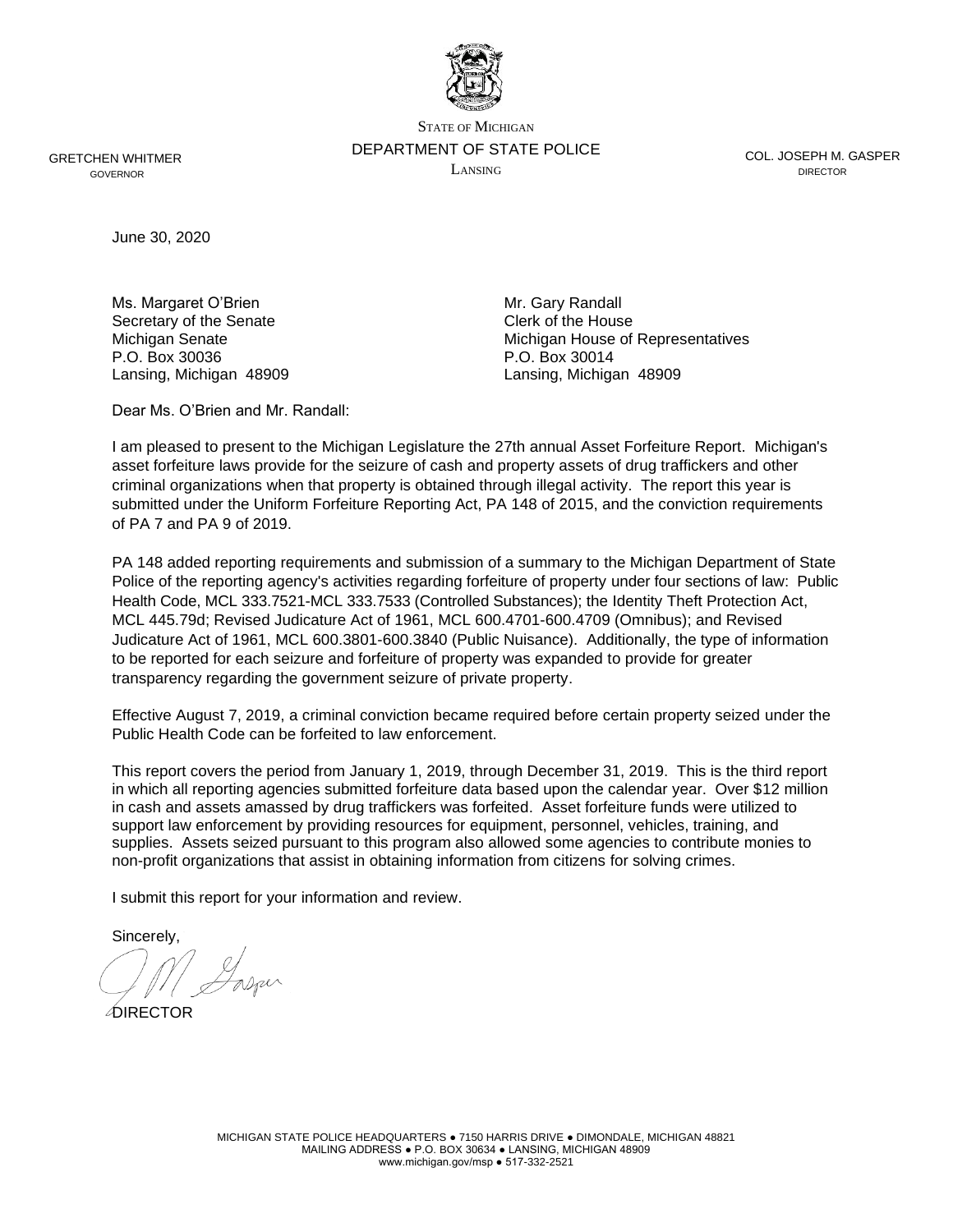#### **FOREWARD**

This is the 27th annual Asset Forfeiture Report; it is the first of its kind written under both the Uniform Forfeiture Reporting Act and Public Act (PA) 7 and PA 9 of 2019. PA 148 of 2015 created the Uniform Forfeiture Reporting Act and repealed prior forfeiture reporting requirements under the Public Health Code. It also mandated forfeiture reporting requirements under four sections of law: Public Health Code, MCL 333.7521 - MCL 333.7533 (Controlled Substances); the Identity Theft Protection Act, MCL 445.79d; Revised Judicature Act of 1961, MCL 600.4701-600.4709 (Omnibus); and Revised Judicature Act of 1961, MCL 600.3801-600.3840 (Public Nuisance).

Effective August 7, 2019, Michigan law requires a criminal conviction before some property seized under the Public Health Code can be forfeited to law enforcement. The 2020 Asset Forfeiture Report includes forfeitures under PA 148 of 2015 as well as PA 7 and PA 9 of 2019.

This report is a compilation of online submissions by Michigan law enforcement agencies and prosecutors, as well as counties, townships, cities, and villages to the Michigan State Police (MSP), Grants and Community Services Division (GCSD), Byrne Justice Assistance Grant (Byrne JAG) Unit. This year, as required by the Act, 5,574 individual forfeited property records were submitted to the MSP. The content of the records submitted is summarized for brevity in this report.

Of the 1,896 Reporting Agencies' Government Asset Forfeiture Reports submitted to the MSP, 218 law enforcement agencies reported receiving funds from asset forfeiture during this reporting period. More than \$8.9 million in cash was seized and over \$12 million in cash and property was awarded to law enforcement during this reporting period.

An additional 365 units of government filed reports for the first time this year; however, 18 police agencies that reported forfeitures last year filed null reports this year. Therefore, 1,042 fewer property records were submitted, \$4.6 million less was seized, and \$3 million less in cash and property was awarded to law enforcement.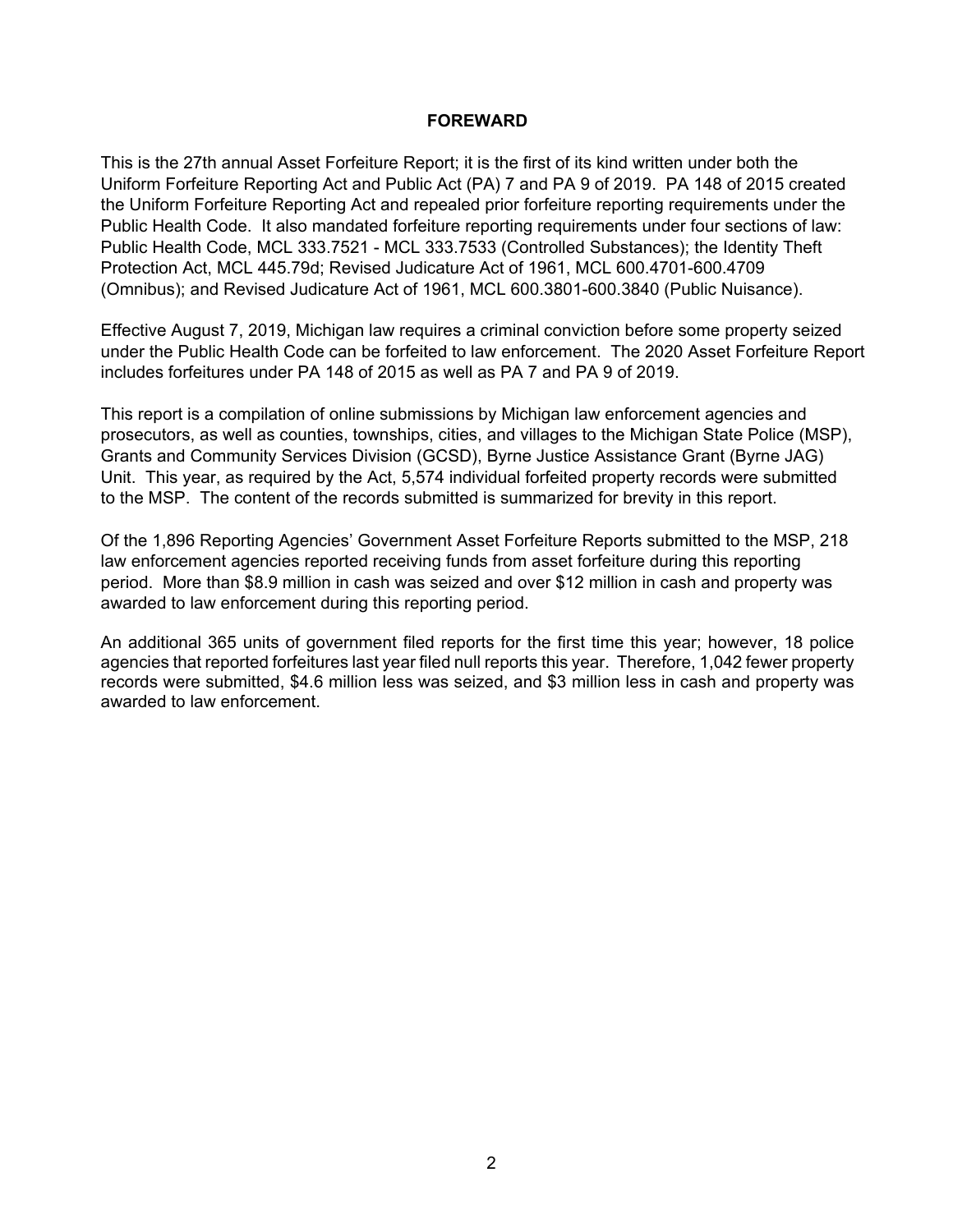#### **SCOPE OF THE REPORT**

The Uniform Forfeiture Reporting Act defines "reporting agency" to mean one of the following*: (i) If property is seized by or forfeited to a local unit of government, that local unit of government means a village, city, township, or county. (ii) If property is seized by or forfeited to the State of Michigan, the state department or agency effectuating the seizure or forfeiture is the reporting agency. "Local unit of government" means a village, city, township, or county.* Asset forfeiture reporting submissions were solicited from every unit of government in the state of Michigan.

#### **Section I: Identification**

The following tables provide information regarding the types of agencies that were requested to submit an asset forfeiture report and the responses received as a result of that request:

| <b>Agencies</b>                      | <b>Agencies</b><br><b>Submitting a Report</b><br><b>Including Asset</b><br><b>Forfeitures</b> | <b>Agencies</b><br><b>Submitting a Report</b><br>with NO Asset<br><b>Forfeitures</b> | <b>Agencies that</b><br><b>DID NOT Submit</b><br>a Report |
|--------------------------------------|-----------------------------------------------------------------------------------------------|--------------------------------------------------------------------------------------|-----------------------------------------------------------|
| Local Police Agencies (477)          | 149                                                                                           | 328                                                                                  | 0                                                         |
| Multijurisdictional Task Forces (29) | 27                                                                                            | 2                                                                                    | 0                                                         |
| MSP(1)                               |                                                                                               | $\Omega$                                                                             | $\Omega$                                                  |
| Sheriff's Offices (83)               | 32                                                                                            | 51                                                                                   | $\Omega$                                                  |
| Prosecuting Attorneys (83)           | 8                                                                                             | 75                                                                                   | 0                                                         |
| Total                                | 217                                                                                           | 456                                                                                  | 0                                                         |

| <b>Added Reporting Agencies</b> | <b>Agencies Submitting a</b><br><b>Report</b> | <b>Agencies Submitting a</b><br><b>Report with NO Asset</b><br><b>Forfeitures</b> |
|---------------------------------|-----------------------------------------------|-----------------------------------------------------------------------------------|
| Counties                        | 5                                             | 5                                                                                 |
| Townships                       | 1040                                          | 1040                                                                              |
| Cities                          | 35                                            | 35                                                                                |
| Villages                        | 134                                           | 134                                                                               |
| Departments of State Government | 6                                             | 6                                                                                 |
| Total                           | 1,220                                         | 1,220                                                                             |

Note: Many local units of government maintain their own police agency or contract for police services. Therefore, the police agency executes and reports asset forfeitures on behalf of the unit of government. In some instances, the unit of government filed a null report for the police agency this year.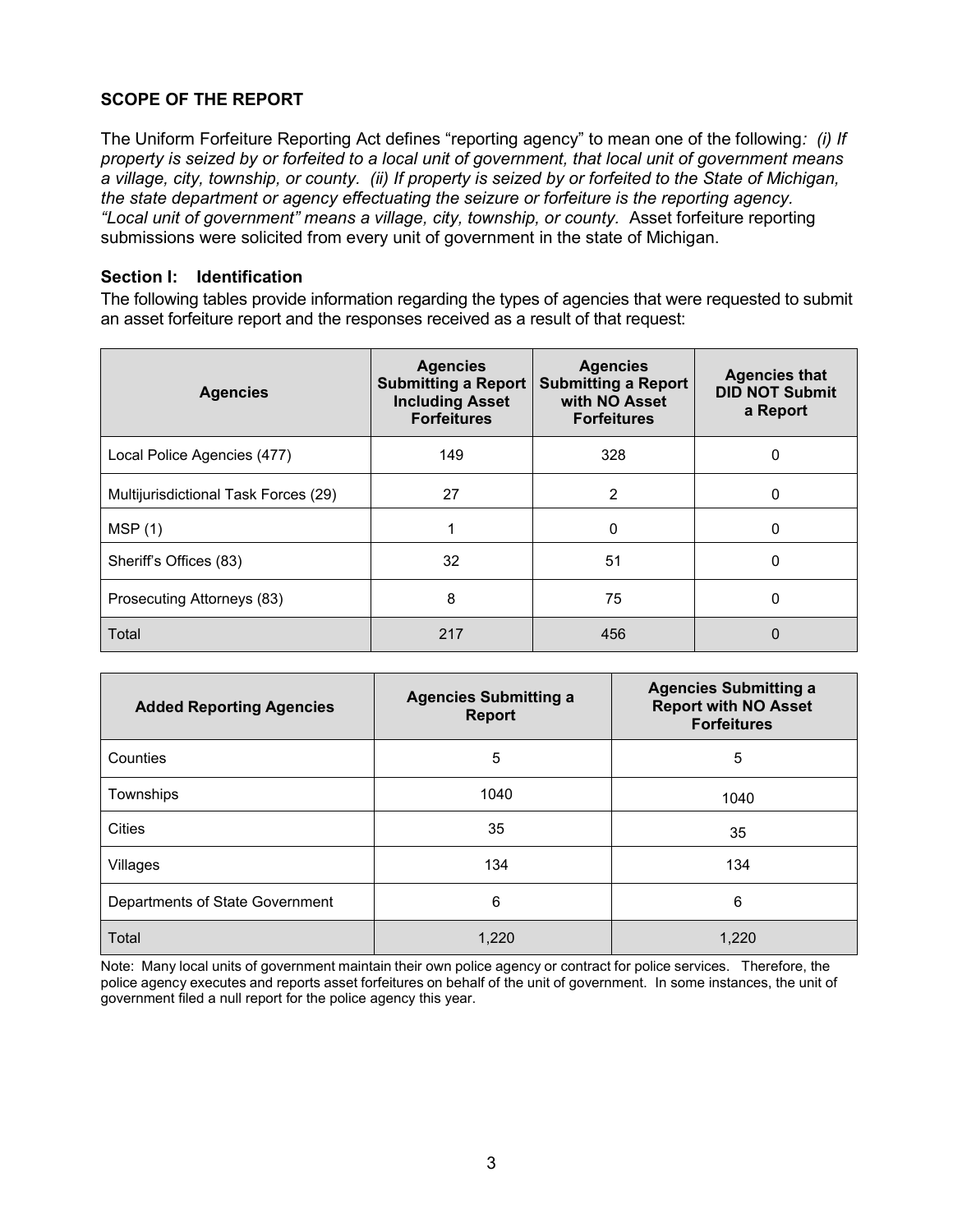#### **Section A: Number of Forfeiture and Public Nuisance Proceedings MCL 28.112(1)(a) – (f)**

| <b>Proceedings</b> | <b>Forfeiture and Public Nuisance Proceedings</b>                            |
|--------------------|------------------------------------------------------------------------------|
| $953*$             | A1. Forfeiture proceedings instituted in circuit court                       |
| 720                | A2. Forfeiture proceedings concluded in circuit court                        |
| 286                | A3. Forfeiture proceedings pending in circuit court                          |
| 3,602              | A4. Forfeitures effectuated without a forfeiture proceeding in circuit court |
| 1,650              | A5. Forfeiture proceedings concluded by agreement                            |
| 713                | A6. Public nuisance proceedings                                              |

Note: Forfeiture proceedings instituted in circuit court may be resolved by agreement and therefore not counted as concluded or pending in circuit court.

#### **Section B: Inventory of Property Received by the Reporting Agency MCL 28.112(1)(g)**

This table includes all items seized, or seized and forfeited, during the reporting period.

| <b>Units</b>   | <b>Inventory of Property Received</b>                                             |
|----------------|-----------------------------------------------------------------------------------|
| 2              | B1. Residential Real Property: Number of residential real property units received |
| 2              | B2. Industrial or Commercial Real Property: Number of units received              |
| $\Omega$       | B3. Agricultural Real Property: Number of units received                          |
| \$8,958,929.87 | B4. Money: Dollar amount of all money received                                    |
| 14             | B5. Negotiable Instruments and Securities: Number of units seized                 |
| 557            | B6. Weapons: Number of weapons received                                           |
| 1,975          | B7. Motor Vehicles and Other Conveyances: Number of units received                |
| 890            | B8. Other Personal Property of Value: Number of other items of value seized       |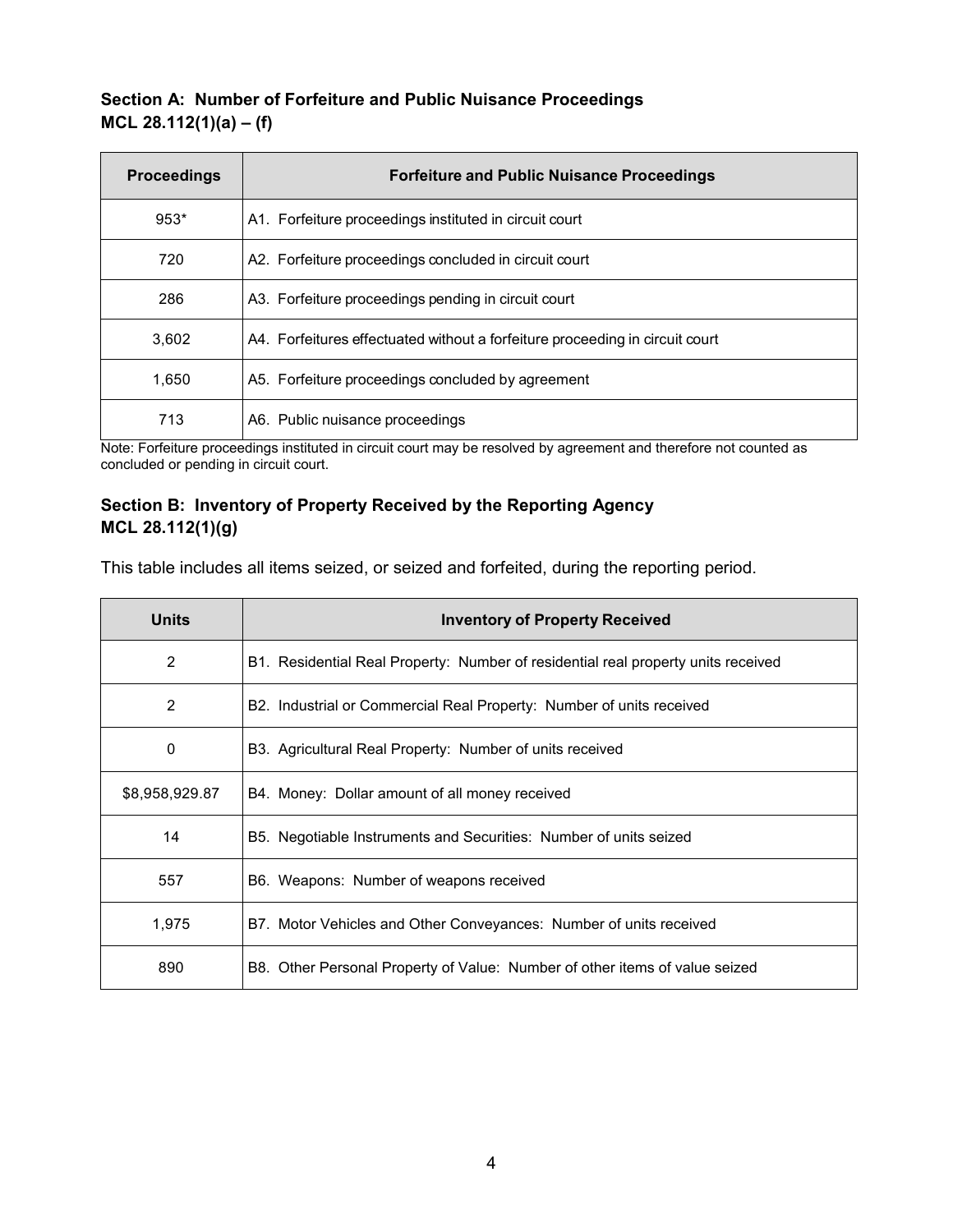#### **Section C: Description of Property Forfeited MCL 28.112(1)(h)**

Each property inventoried in Section B that has been finalized for purposes of appeal is further described in the tables that follow. Requirements C1-C4 are on file in the MSP database; however, they represent over 6,600 unique entries which are not conducive to summarization.

- C1. Case number or other number assigned by the reporting agency that identifies the forfeiture.
- C2. Description of the property (e.g., residential real property address; legal description of agricultural property; vehicle identification number; make, model, and serial number of a firearm).
- C3. Date the property was seized.
- C4. Date the property was ordered forfeited or disposed of.
- C5. Final disposition of property.
- C6. Estimated value of the property.

| <b>Items</b> | <b>Disposition of Property Received</b> | <b>Value of Property Received</b> |
|--------------|-----------------------------------------|-----------------------------------|
| 341          | Destroyed                               | \$172,261                         |
| 24           | Donated                                 | \$106,990                         |
| 2,747        | Retained by agency                      | \$4,580,814                       |
| 279          | Sale pending                            | \$554,181                         |
| 2,081        | Sold                                    | \$1,401,479                       |
| 95           | Dispositions not answered               | \$228,080                         |

Note: Some reporting agencies' inventory reports were incomplete and were returned to those reporting agencies for correction. Corrected inventory reports have not been returned and are not included in the table above. However, net proceeds of those agencies are included in Section D below.

C7. The violation or nuisance alleged to have been committed for which forfeiture is authorized.

#### **Asset Forfeitures by Section of Law**

| <b>Section of Law</b>                                                      | <b>Number of Forfeitures</b> |
|----------------------------------------------------------------------------|------------------------------|
| Public Health Code, MCL 333.7521 - 333.7533 (Controlled Substances)        | 4,696                        |
| Identity Theft Protection Act, MCL 445.79d (Identity Theft)                | 11                           |
| Revised Judicature Act of 1961, MCL 600.3801 - 600.38340 (Public Nuisance) | 732                          |
| Revised Judicature Act of 1961, MCL 600.4701 - 600.4709 (Omnibus)          | 111                          |
| No Answer/Not Identified                                                   | 23                           |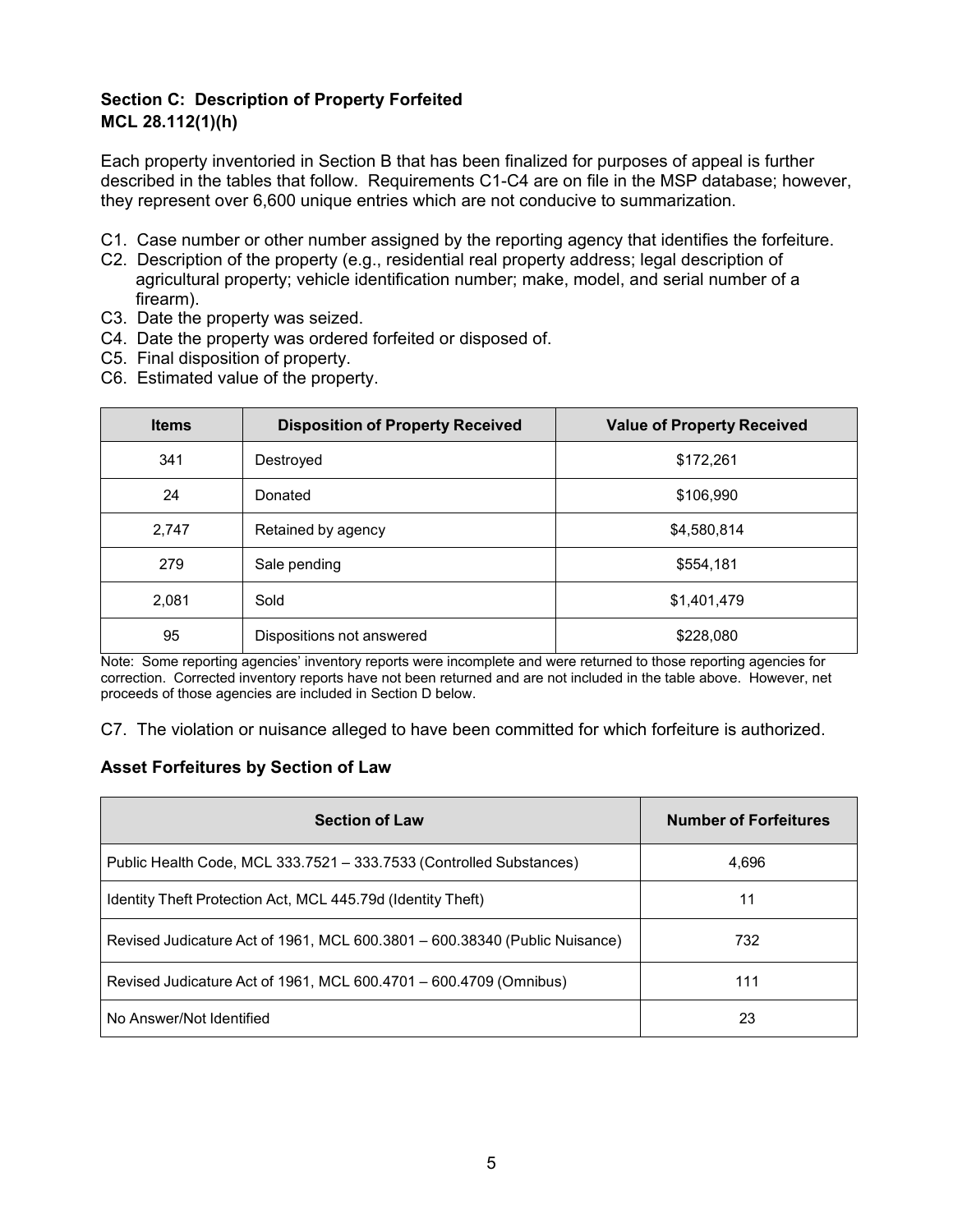## **Asset Forfeitures by Specific Violations**

| <b>Instances</b> | <b>Specific Violation of Public Health Code</b>                                                                                  |
|------------------|----------------------------------------------------------------------------------------------------------------------------------|
| 16               | 333.74012A1, Controlled substance - Delivery/manufacture - Narcotic or cocaine 1000 or more<br>grams                             |
| 21               | 333.74012A2, Controlled substance - Delivery/manufacture - Narcotic or cocaine 450 to 999<br>grams                               |
| 112              | 333.74012A3, Controlled substance - Delivery/manufacture - Narcotic or cocaine 50 to 449<br>grams                                |
| 1,254            | 333.74012A4, Controlled substance - Delivery/manufacture - Narcotic or cocaine less than 50<br>grams                             |
| 449              | 333.74012B1, Controlled substance - Delivery/manufacture - Methamphetamine/ecstasy                                               |
| 158              | 333.74012B-A, Controlled substance - Delivery/manufacture - Schedules 1,2, and 3 except<br>marihuana and cocaine                 |
| 12               | 333.74012B-B, Controlled substance - Delivery/manufacture - Substance added to Schedules<br>1,2, and 3 by Board of Pharmacy rule |
| 34               | 333.74012C-A, Controlled substance - Delivery/manufacture - Schedule 4                                                           |
| 5                | 333.74012D, Controlled substance - Delivery/manufacture - Schedule 5                                                             |
| 41               | 333.74012D1, Controlled substance - Delivery/manufacture 45 kilograms of marihuana or 200<br>or more plants                      |
| 48               | 333.74012D11, Controlled substance - Delivery/manufacture 5 to 45 kilograms of marihuana or<br>20 to 200 plants                  |
| 257              | 333.74012D3, Controlled substance - Delivery/manufacture marihuana                                                               |
| 6                | 333.74012F, Prescription forms - Manufacture/deliver                                                                             |
| 5                | 333.7401B3A, Controlled substance - Delivery/manufacture - GBL                                                                   |
| 9                | 333.7401B3B, Controlled substance - Possession of GBL                                                                            |
| 15               | 333.7401C2A, Controlled substance - Operating/maintaining a laboratory                                                           |
| $\overline{c}$   | 333.7401C2B, Controlled substance - Operating a laboratory in presence of minor                                                  |
| 11               | 333.7401C2D, Controlled substance - Operating a laboratory near specified places                                                 |
| 8                | 333.7401C2F, Controlled substance - Operating a laboratory involving methamphetamine                                             |
| 5                | 333.74022A, Controlled substance - Creation/delivery counterfeit substance - Narcotic/<br>methamphetamine/ecstasy                |
| 13               | 333.74022B - Controlled substance - Creation/delivery of counterfeit substance - Schedule 1,2,<br>or <sub>3</sub>                |
| 1                | 333.74022C -Controlled substance - Creation/delivery of counterfeit substance - Schedule 4                                       |
| 31               | 333.74022E, Controlled substance - Creation/delivery of an analogue                                                              |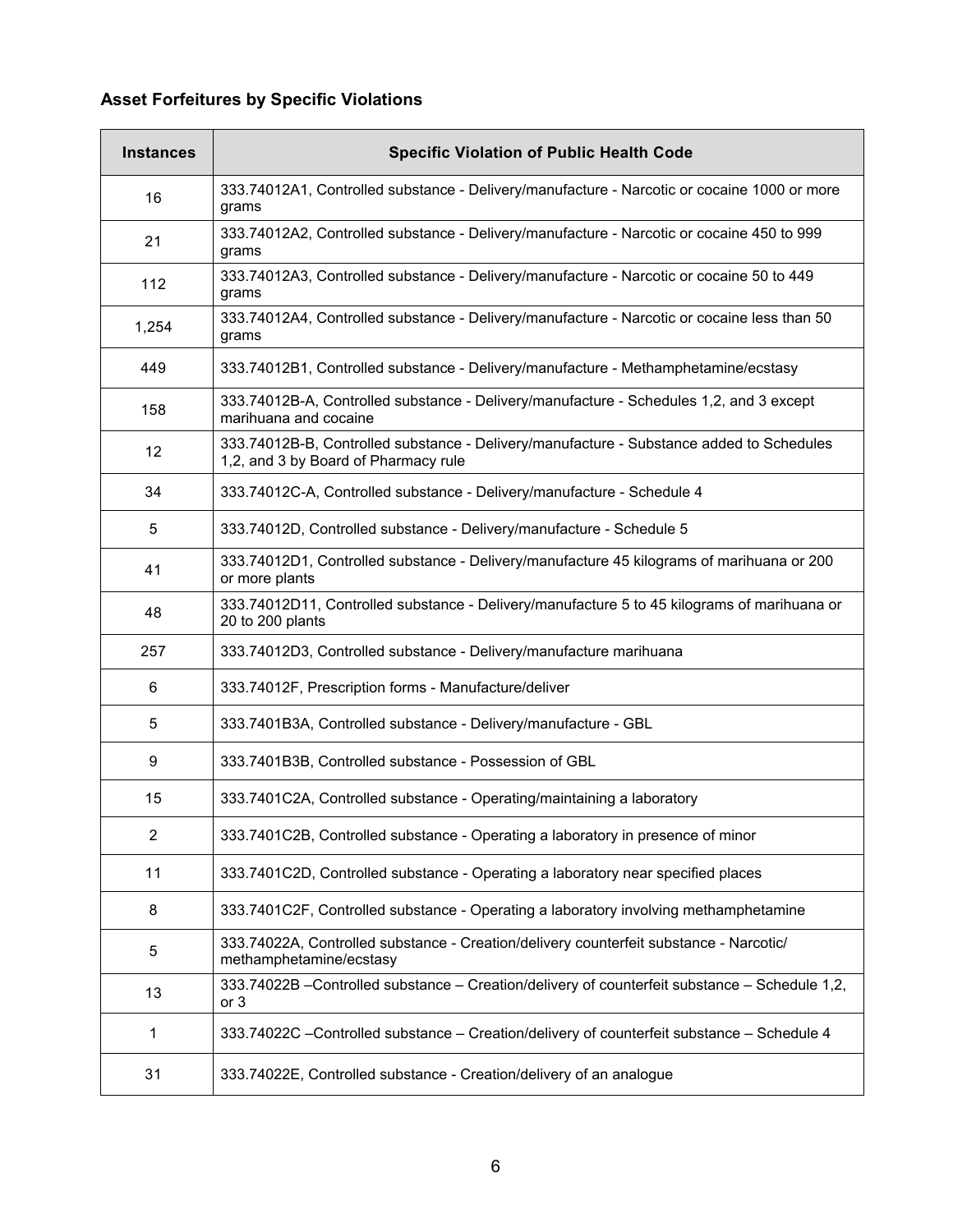| <b>Instances</b> | Specific Violation of Public Health Code (Cont'd.)                                                                                   |
|------------------|--------------------------------------------------------------------------------------------------------------------------------------|
| 4                | 333.74032A1, Controlled substance - Possession of cocaine, heroin, or another narcotic - 1000<br>or more grams                       |
| 17               | 333.74032A2, Controlled substance - Possession of cocaine, heroin, or another narcotic - 450<br>to 999 grams                         |
| 33               | 333.74032A3, Controlled substance - Possession of cocaine, heroin, or another narcotic - 50 to<br>449 grams                          |
| 49               | 333.74032A4, Controlled substance - Possession of cocaine, heroin, or another narcotic - 25 to<br>49 grams                           |
| 1,105            | 333.74032A5, Controlled substance - Possession of cocaine, heroin, or another narcotic - Less<br>than 25 grams                       |
| 214              | 333.74032B1, Controlled substance - Possession of methamphetamine/ecstasy                                                            |
| 194              | 333.74032B-A, Controlled substance - Possession of analogues                                                                         |
| 32               | 333.74032B-B, Controlled substance - Possession of substance added to Schedules 1, 2, 3, or<br>4 by Board of Pharmacy rule           |
| 8                | 333.74032C-A, Controlled substance - Possession of Schedule 5 or LSD, peyote, mescaline,<br>psilocybin, etc.                         |
| $\overline{2}$   | 333.74032C-B, Controlled substance - Possession of substance added to Schedule 5 by Board<br>of Pharmacy rule                        |
| 100              | 333.74032D, Controlled substance - Possession of marihuana                                                                           |
| 5                | 333.74032F, Prescription forms - Possession                                                                                          |
| 6                | 333.7403A, Controlled substance - Fraudulently obtaining                                                                             |
| 17               | 333.74042A, Controlled substance - Use of narcotic/cocaine/methamphetamine/ecstasy                                                   |
| 73               | 333.74042B, Controlled substance - Use                                                                                               |
| 8                | 333.74042D, Controlled substance - Use of marihuana                                                                                  |
| 1                | 333.7405A, Controlled substances - Licensee prescription violations                                                                  |
| 37               | 333.7405D, Controlled substance - Maintaining a drug house                                                                           |
| 1                | 333.7407A1-A, Controlled substance - Attempt - Felony                                                                                |
| 16               | 333.7407A1-C, Controlled substance - Attempt - Misdemeanor                                                                           |
| 1                | 333.7407A-B, Controlled substance - Attempt - High misdemeanor                                                                       |
| 1                | 333.74103, Controlled substance - Possession with intent to deliver on school property -<br>Narcotic or cocaine - Less than 50 grams |
| $\overline{c}$   | 333.74104-A, Controlled substance - Possession on school property - Narcotic or cocaine -<br>Less than 25 grams                      |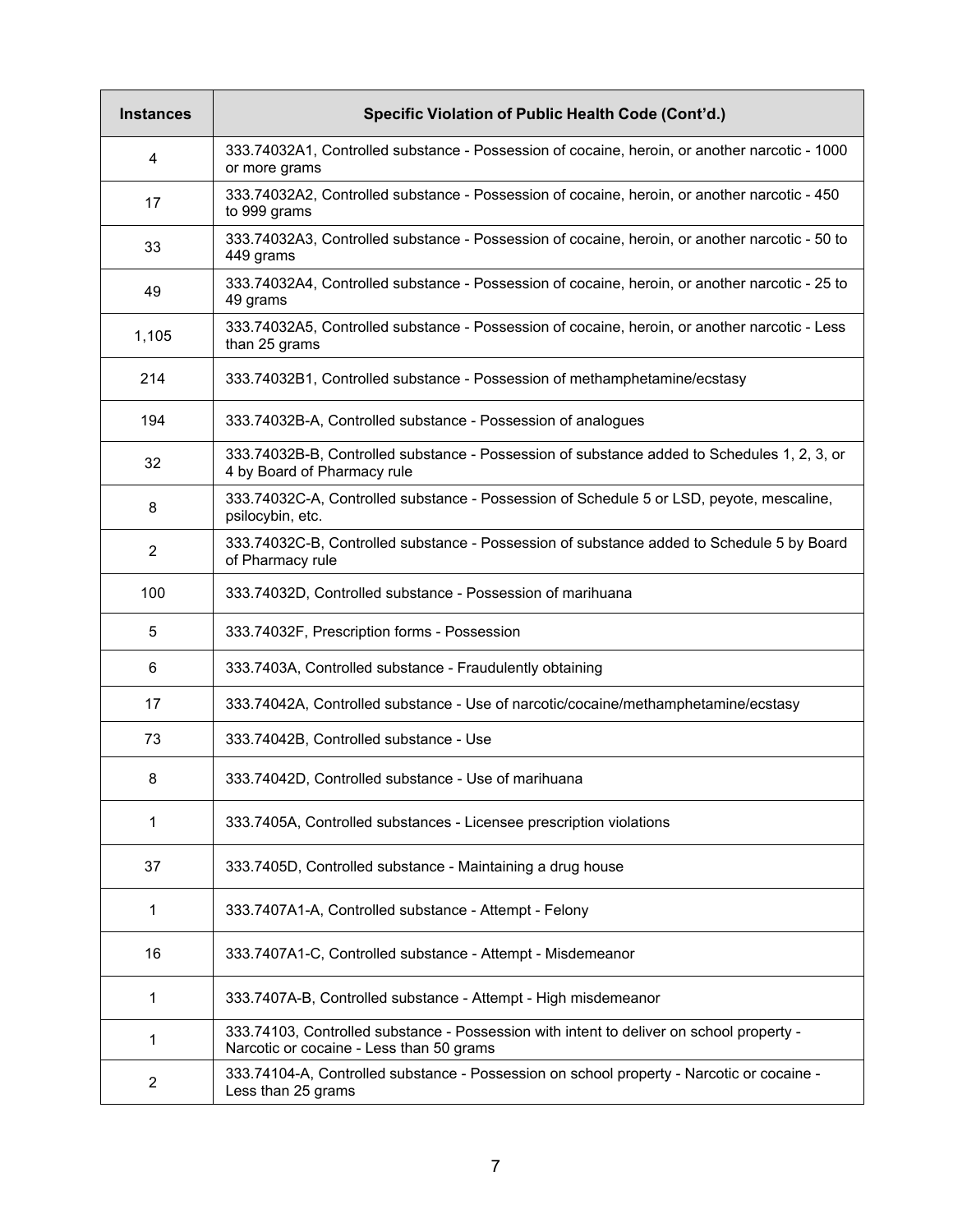| <b>Instances</b> | Specific Violation of Public Health Code (Cont'd.)                                                 |
|------------------|----------------------------------------------------------------------------------------------------|
|                  | 333.74104D, Controlled substance - Possession on school property - Marihuana                       |
|                  | 333.74106, Controlled substance - Manufacture of methamphetamine on school or library<br>property  |
| $\mathfrak{p}$   | 333.7417, Controlled substance - Selling falsely represented products                              |
| 3                | 333.7453, Controlled substance - Sale of paraphernalia                                             |
| 5                | 333-74101A, Controlled substance - Delivery to minor - Narcotic or cocaine - less than 50<br>grams |
| 248              | Unspecified/left blank violations under the Public Health Code                                     |

| <b>Instances</b> | <b>Specific Identity Theft Violations</b>                                                                                   |
|------------------|-----------------------------------------------------------------------------------------------------------------------------|
|                  | 445.65, Identity Theft                                                                                                      |
|                  | 445.65A, Identity Theft - Second offense                                                                                    |
| $\mathfrak{p}$   | 445.67, Personal identifying information - Obtain/possess/transfer with intent to commit identity<br>theft                  |
|                  | 445.67B, Personal identifying information - Obtain/possess/transfer with intent to commit identity<br>theft - Third offense |
| 0                | Unspecified/unanswered violations of Identity Theft Protection Act, MCL 445.79d                                             |

| <b>Instances</b> | <b>Specific Nuisance Violations</b>                                                                                                         |
|------------------|---------------------------------------------------------------------------------------------------------------------------------------------|
| 34               | Property was used by or kept for the use of prostitutes or other disorderly persons                                                         |
| 3                | Property was used for conduct prohibited by MCL 750.462a to MCL 750.462h - Human trafficking                                                |
| 679              | Property was used for the purpose of lewdness, assignation, prostitution, or gambling                                                       |
| 4                | Property was used for the unlawful manufacture, transporting, sale, keeping for sale, bartering, or<br>furnishing of a controlled substance |
| 9                | Property was used to facilitate armed violence in connection with the unlawful use of a firearm or<br>other dangerous weapon                |

| <b>Instances</b> | <b>Specific Violations of Omnibus Act</b>                                       |  |
|------------------|---------------------------------------------------------------------------------|--|
|                  | 750.110A3, Home invasion - Second degree                                        |  |
| 56               | 750.145C2, Child sexually abusive activity                                      |  |
|                  | 750.157Q, Financial transaction device - Illegal sale/use                       |  |
| 6                | 750.157R, Financial transaction device - Forgery, alteration, or counterfeiting |  |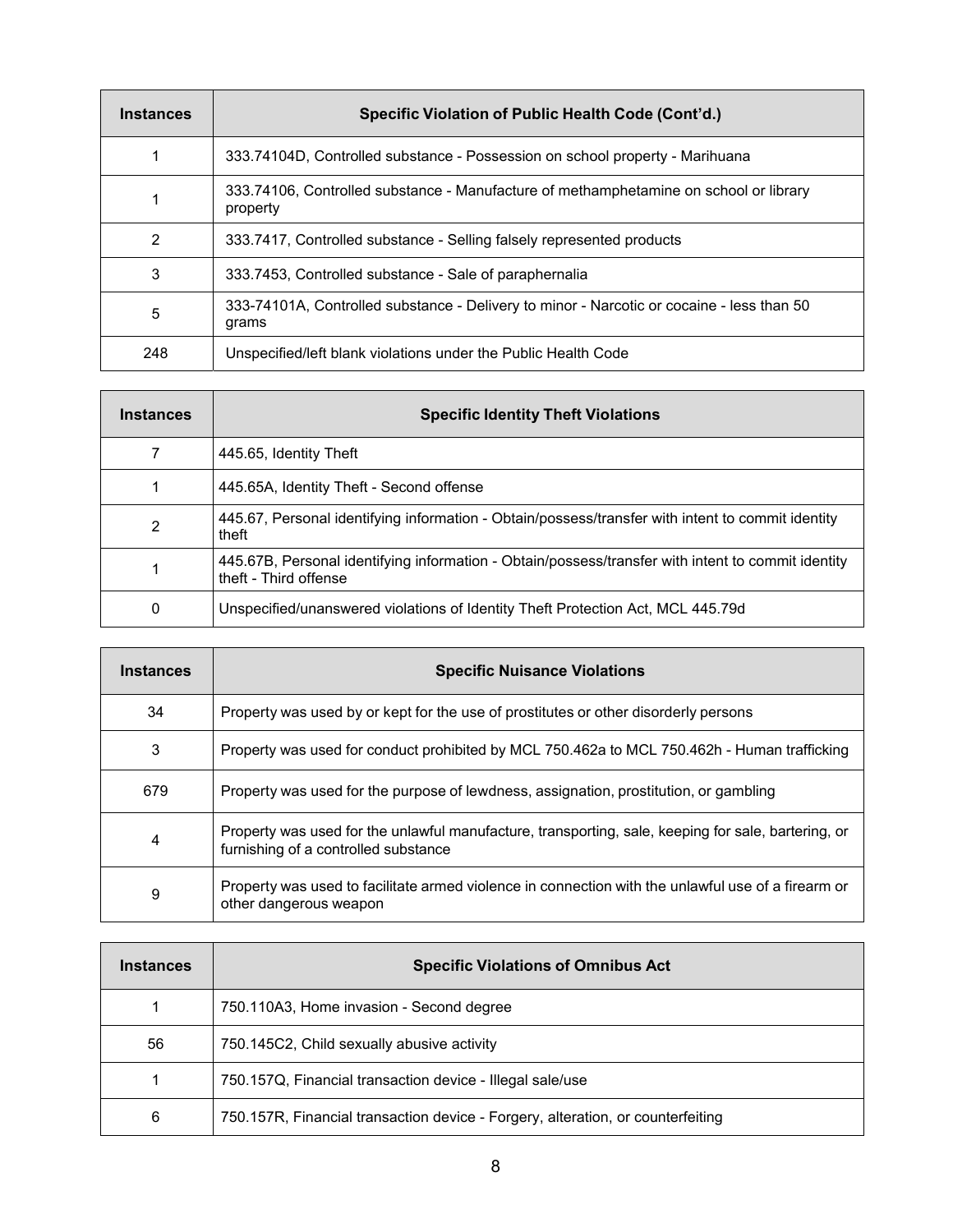| <b>Instances</b> | <b>Specific Violations of Omnibus Act (Cont'd.)</b>                                                                                 |  |
|------------------|-------------------------------------------------------------------------------------------------------------------------------------|--|
| 1                | 750.1744A, Embezzlement - Agent or trustee \$1,000.00 or more but less than \$20,000.00                                             |  |
| 1                | 750.174A5A, Embezzlement - From a vulnerable adult - \$20,000.00 or more                                                            |  |
| $\overline{2}$   | 750.2241A, Weapons - Dangerous weapon - Miscellaneous                                                                               |  |
| 1                | 750.224A, Weapons - Taser - Possession or sale of                                                                                   |  |
| 8                | 750.224F, Weapons - Firearms - Possession by felon                                                                                  |  |
| 1                | 750.249, Uttering and publishing                                                                                                    |  |
| 1                | 750.253, Uttering and publishing counterfeit bills or notes                                                                         |  |
| $\overline{2}$   | 750.271, Fraud - Issue/sell domestic securities                                                                                     |  |
| $\overline{2}$   | 750.274, Fraud - Purchasing/collecting on fraudulent financial document                                                             |  |
| 1                | 750.3563A, Larceny - \$1,000.00 or more but less than \$20,000.00                                                                   |  |
| 5                | 750.360, Larceny in a building                                                                                                      |  |
| 14               | 750.3563A, Larceny - \$1,000.00 or more but less than \$20,000.00                                                                   |  |
| 2                | 750.5352A, Stolen property - Receiving and concealing - \$20,000.00 or more                                                         |  |
| 14               | 750.5353A, Stolen property - Receiving and concealing - \$1,000.00 or more but less than<br>\$20,000.00                             |  |
| 6                | 750.5353B, Stolen property - Receiving and concealing - \$200.00 or more but less than<br>\$1,000.00 - Second or subsequent offense |  |
| 5                | Unspecified/unanswered violations classified as Omnibus Act                                                                         |  |

| <b>Instances</b> | <b>Other Entries</b>                                       |  |
|------------------|------------------------------------------------------------|--|
| 23               | Entries with no violation entered for the reported seizure |  |

C8. Whether any person was charged with the violation for which the forfeiture was authorized. If yes, whether that person was convicted, not convicted, or the charge is still pending.

| <b>Number</b> | <b>Charge and Conviction Data</b>                                       |
|---------------|-------------------------------------------------------------------------|
| 272           | Cooperated/assisted law enforcement to avoid criminal charges*          |
| 513           | Not charged with a violation for which forfeitures were authorized      |
| 2,074         | Charged with a violation - Charges still pending                        |
| 2,357         | Charged and convicted for violation for which forfeiture was authorized |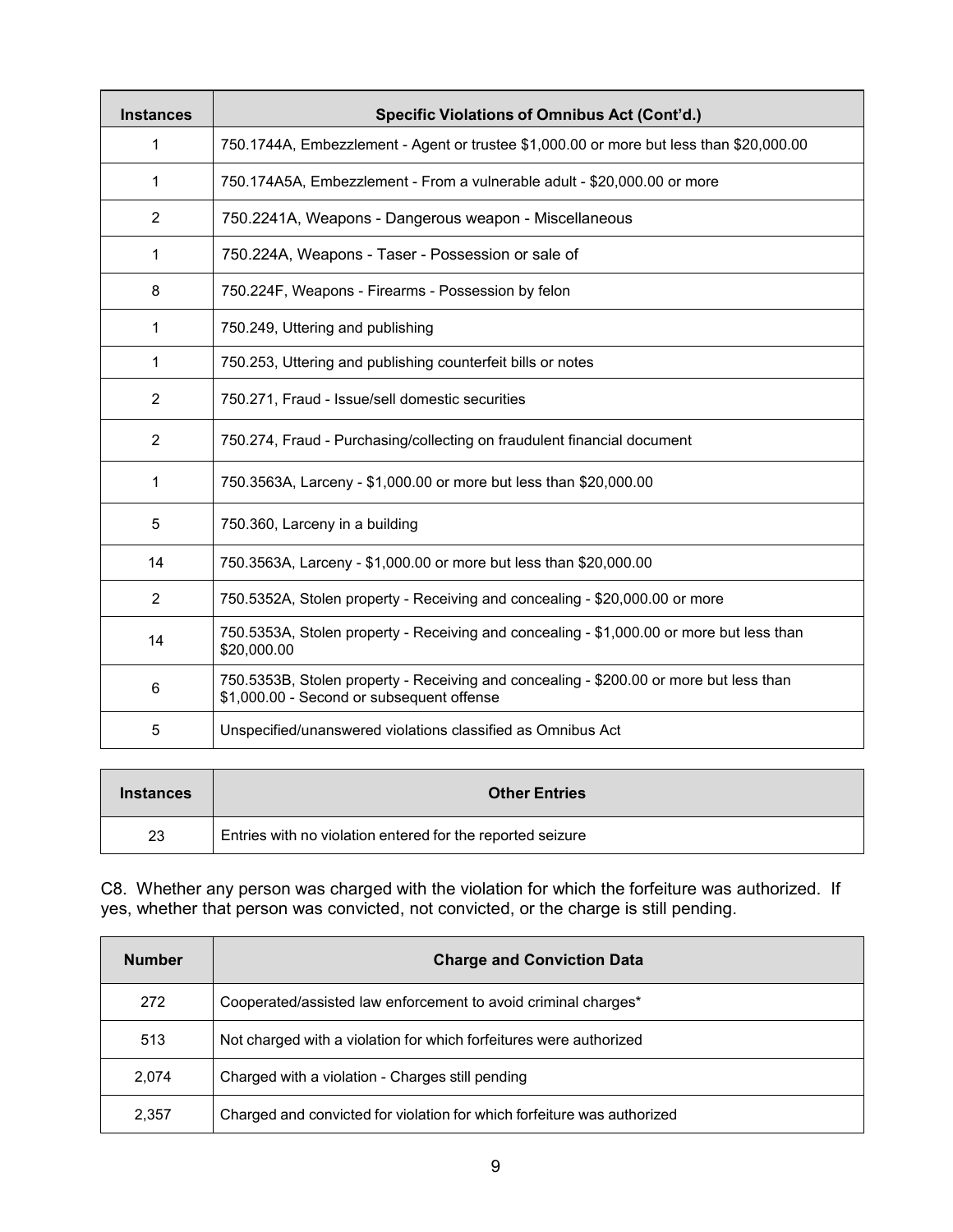| <b>Number</b> | <b>Charge and Conviction Data (Cont.)</b>                                   |  |
|---------------|-----------------------------------------------------------------------------|--|
| 261           | Charged but not convicted for violation for which forfeiture was authorized |  |
| 299           | Charged but conviction status not answered in survey                        |  |
| 279           | Neither charge nor conviction status answered in survey                     |  |

\*Many persons accused of crimes cooperated with authorities, resulting in criminal charges not being pursued. This category was added to the 2018 and future reports for tracking.

C9. Whether any person claimed an interest in the property and the number of claimants to the property.

| <b>Number</b> | Number of Persons Claiming an Interest in the Property |  |
|---------------|--------------------------------------------------------|--|
| 4,042         | 0 persons claimed an interest in the property          |  |
| 1,379         | 1 person claimed an interest in the property           |  |
| 17            | 2 or 3 persons claimed an interest in the property     |  |
| 11            | 5 or more persons claimed an interest in the property  |  |
| 100           | Not answered                                           |  |

C10. Whether the forfeiture resulted from an adoptive seizure.

| <b>Number</b> | Did the Forfeiture Result from an Adoptive Seizure |
|---------------|----------------------------------------------------|
| 304           | Yes                                                |
| 5,194         | No                                                 |
| 51            | Not answered                                       |

C11. Whether the property was seized pursuant to a search warrant, arrest warrant, or search incident to arrest.

| <b>Number</b> | Search Warrant, Arrest Warrant, or Search Incident to Arrest |  |
|---------------|--------------------------------------------------------------|--|
| 2,121         | Search warrant                                               |  |
| 61            | Arrest warrant                                               |  |
| 2,250         | Search incident to arrest                                    |  |
| 1,087         | No warrant                                                   |  |
| 31            | Not answered                                                 |  |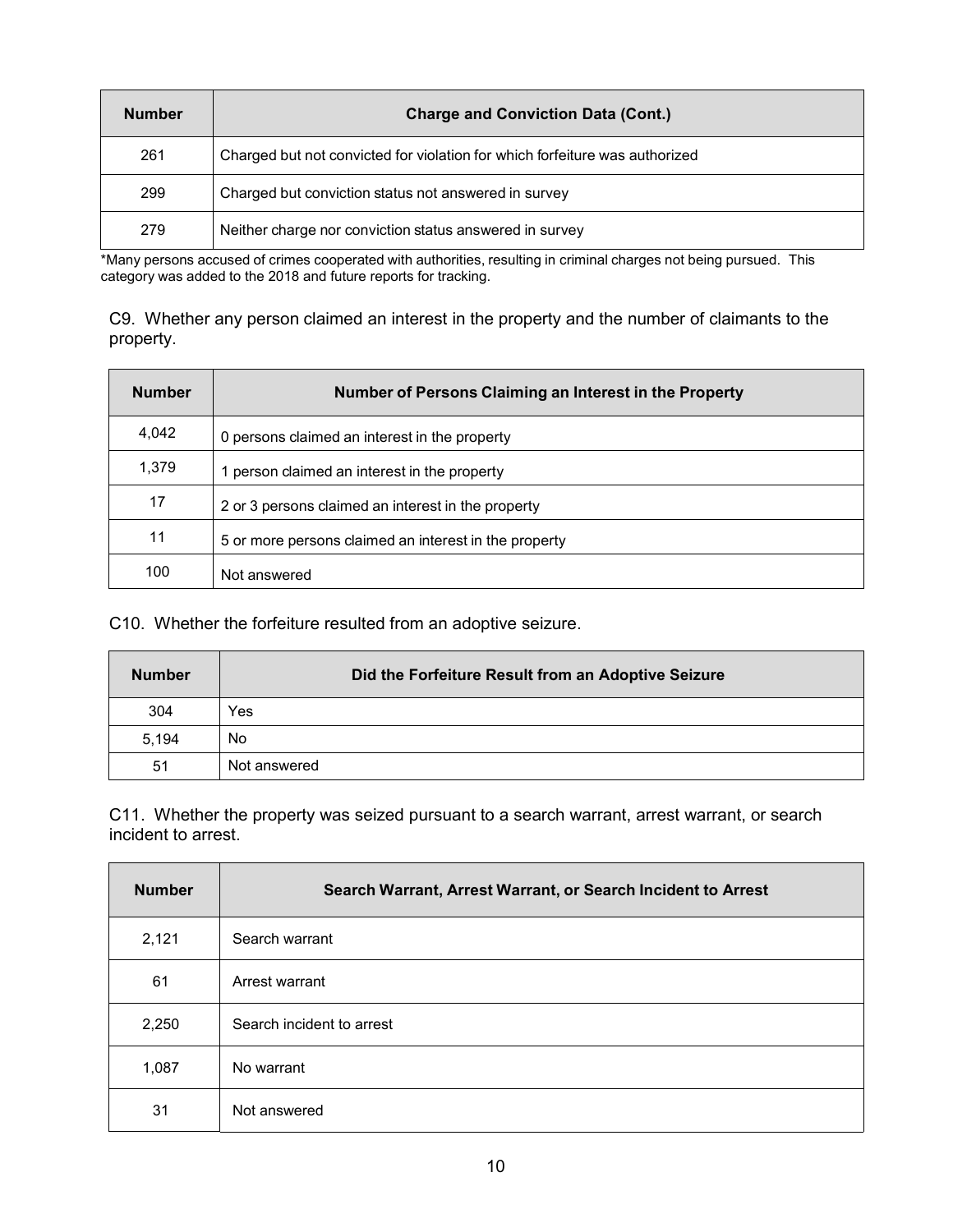C12. Whether a controlled substance was found in the course of the investigation that resulted in the forfeiture of the property.

| <b>Number</b> | Controlled Substance Found in the Course of the Investigation |  |
|---------------|---------------------------------------------------------------|--|
| 4,608         | Yes                                                           |  |
| 954           | No                                                            |  |

#### **Section D: Net Total Proceeds MCL 28.112(1)(i)**

Report the net total proceeds of all property forfeited through actions instituted by the reporting agency that the reporting agency is required to account for and report to the state treasurer.

| <b>Amount</b> | <b>Net Total Proceeds</b>                                                      |  |
|---------------|--------------------------------------------------------------------------------|--|
| \$12,082,743  | Net total proceeds reported to MSP for January 1, 2019, thru December 31, 2019 |  |

Note: This report includes only the net proceeds of property that was seized on or after the effective date of the act and forfeited during the reporting period.

#### **Section E: Expenditures of Asset Forfeiture Funds under the Public Health Code MCL 28.112(1)(j)(i)**

The reporting agencies were requested to report the use of asset forfeiture funds as a percentage of the agency's total expenditures of asset forfeiture funds in 13 broad categories: personnel, overtime, vehicles, equipment, federal grant match, informant fees, buy money, training, crime prevention and public outreach, animal expenses, supplies and materials, non-profit organizations, and other expenses.

| <b>Expenditure of Funds Category and Percentage</b> |        |  |
|-----------------------------------------------------|--------|--|
| Personnel                                           | 5%     |  |
| Overtime                                            | 1.9%   |  |
| Vehicles                                            | 8.5%   |  |
| Equipment                                           | 34%    |  |
| <b>Federal Grant Match</b>                          | $.4\%$ |  |
| <b>Informant Fees</b>                               | 1.5%   |  |
| Buy Money                                           | 8%     |  |
| Training                                            | 8.6%   |  |
| Crime Prevention/Public Outreach                    | 2.5%   |  |
| Animal Expenses                                     | 3.9%   |  |
| Supplies and Materials                              | 6.4%   |  |
| Shared with other Agencies                          | 2.9%   |  |
| Non-Profit Organizations                            | .5%    |  |
| Other                                               | 15.9%  |  |
| TOTAL                                               | 100%   |  |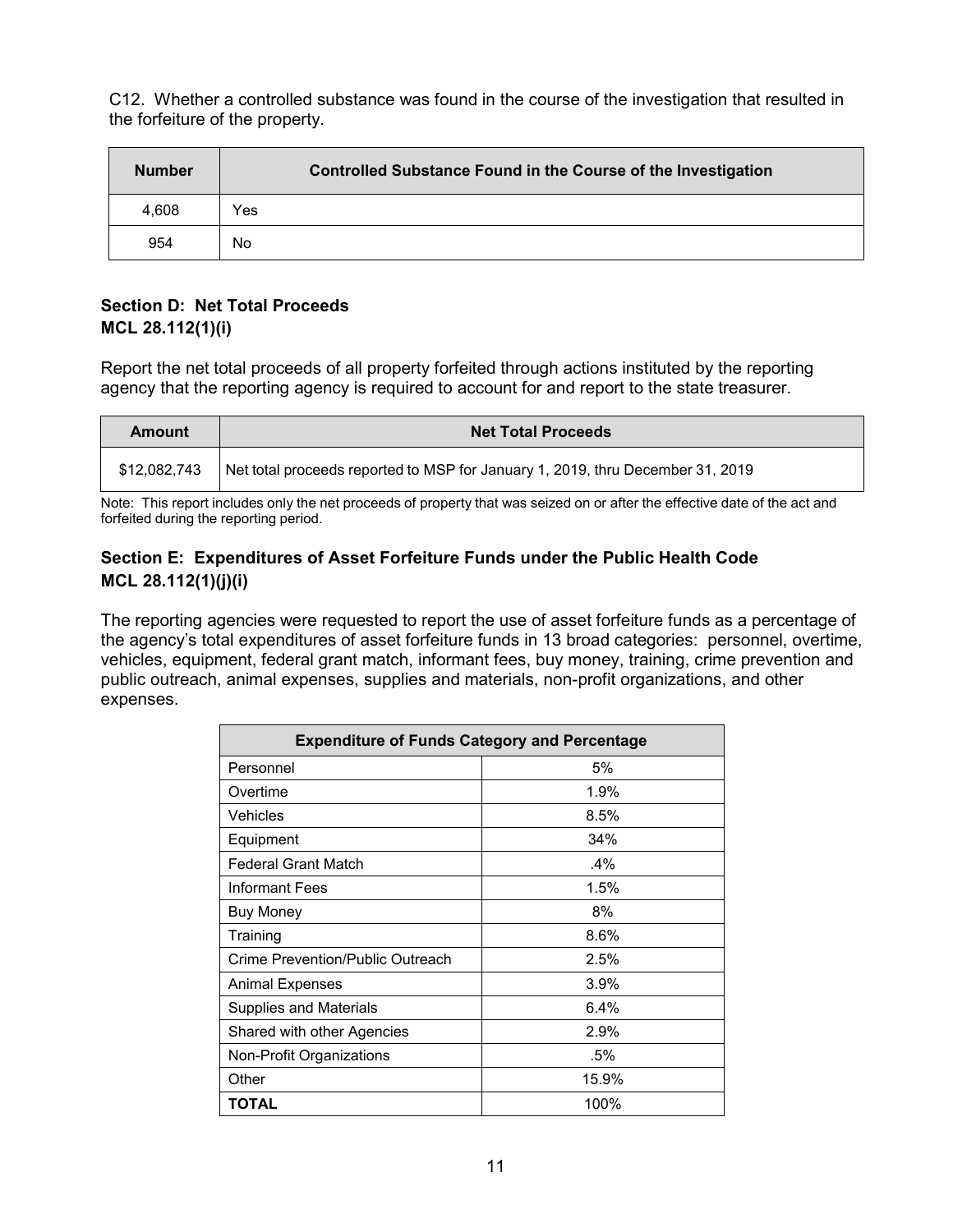The following are examples of reported expenditures by category:

**Personnel:** Asset forfeiture funds are utilized to fund community policing officers, multijurisdictional drug team personnel, local and county agency drug team personnel, and civilian personnel.

**Overtime**: Drug investigations are often initiated in the late evening/early morning hours. Certified methamphetamine laboratory responders, raid entry teams, and canine handlers are examples of frequently utilized personnel that require overtime payment.

**Vehicles**: The increasing cost of vehicles has been a major factor in increased police department operating cost budgets. The use of asset forfeiture funds has offset some of these costs.

**Equipment:** Law enforcement is seeing rapid changes in technology to assist agencies in working more efficiently and effectively. Records management systems, mobile data terminals, live stream video, and evidence collection enhancements are examples of expenditures from this category.

**Federal Grant Match:** Grant matching funds help increase the number of investigators and prosecutors dedicated to drug enforcement. Multijurisdictional task forces rely heavily on federal funds to operate and most of these funds require a cash match.

**Informant Fees:** Asset forfeiture funds are utilized for informant fees to assist in solving complex drug investigations.

**Buy Money:** Assembling cases against drug traffickers require resources for undercover agents to conduct drug purchases, often over a period of time. Enforcement budgets may be inadequate for this expenditure. Asset forfeiture funds fill this gap and provide needed resources, especially for smaller law enforcement agencies.

**Training:** The majority of sworn personnel assigned to multijurisdictional task forces require formal narcotics investigative training. Law enforcement agencies are providing more training for personnel to keep current with new technological advances. Asset forfeiture funds can assist agencies with these costs.

**Crime Prevention and Public Outreach:** Law enforcement agencies are providing education and awareness programs throughout the state. These efforts may include presentations to schools and community groups.

**Animal Expenses:** Canines have proven to be a valuable asset to law enforcement. Law enforcement agencies and one multijurisdictional task force reported spending asset forfeiture funds on medical and maintenance costs for their canine programs.

**Supplies and Materials:** Supplies and materials are considered operational items that cost under \$5,000, including computers, copier leases, cellular telephones, and vehicle/building maintenance. Materials and supplies utilized by multijurisdictional task force personnel are not normally provided for in a participating agency's budget, so multijurisdictional task forces often use asset forfeiture funds to support their supplies and materials expenditures.

**Shared with Other Agency:** Some forfeitures result from joint investigations or multijurisdictional task force investigations; therefore, proceeds may be shared among participating agencies.

**Non-profit Organizations:** Many local police agencies and county sheriffs' offices reported